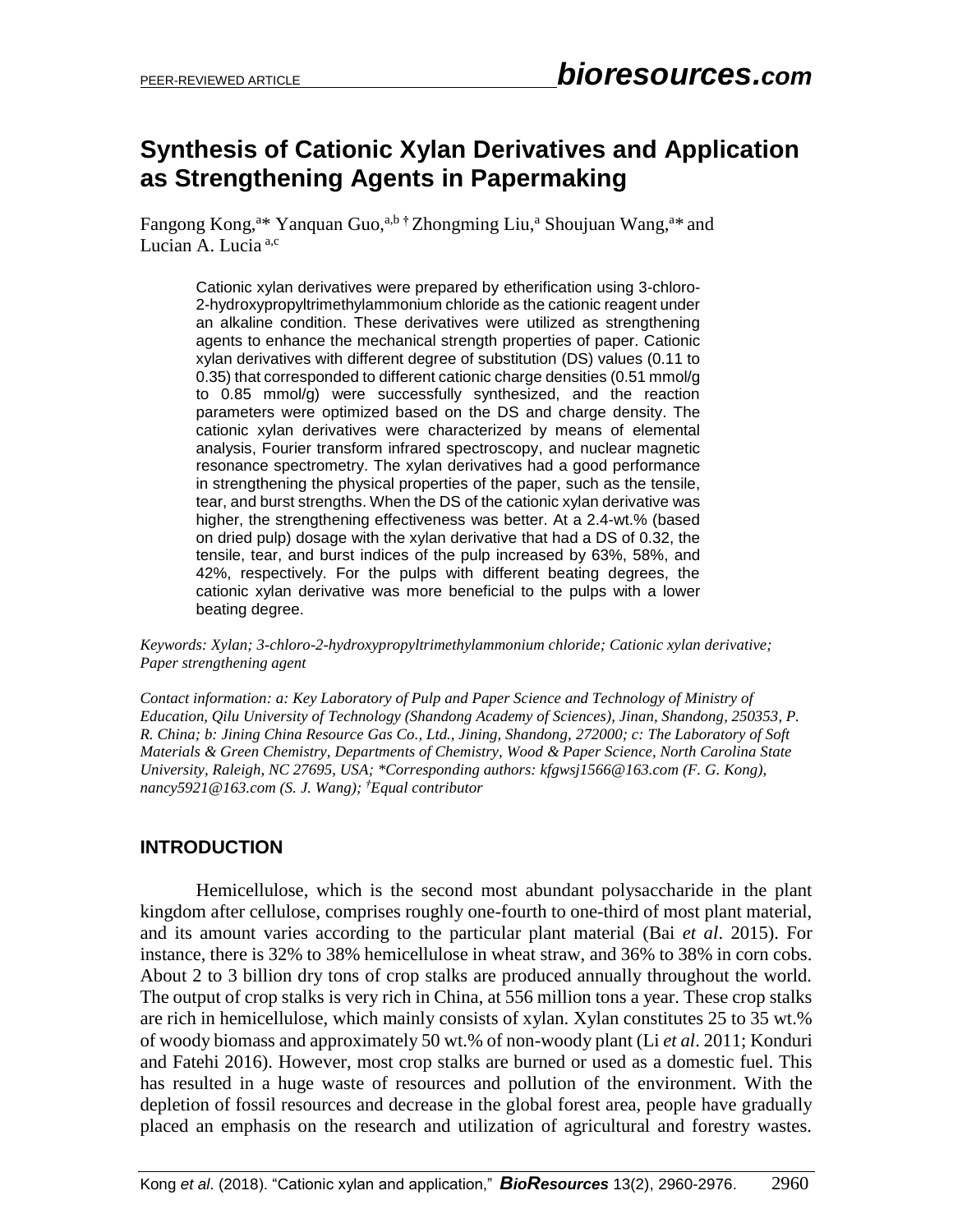Xylan is an abundant natural renewable resource and the most common type of hemicellulose. Its unique biological activity and physiological function have aroused interest in many fields, such as the chemical, food, biological, pharmaceutical, and cosmetics fields (Peng *et al*. 2012; Cheng *et al*. 2017). So far, the use of xylan in the papermaking industry has remained at a low level because of its limitations, such as its low solubility and low charge density. Modification is a useful tool to improve the functionality of substances (Wang *et al*. 2015). Through chemical modifications, such as sulfonation (Cai *et al*. 2015), carboxymethylation (Peng *et al*. 2011; Konduri and Fatehi 2016; Konduri and Fatehi 2017), acetylation (Ren *et al*. 2007), and cationization (Wang *et al*. 2015), xylan and its derivatives can be modified to produce value-added products for different applications (Daus and Heinze 2010; Gordobil *et al*. 2014; Wu *et al*. 2014). The etherification of xylan with cationic agents can enhance its solubility and yield cationic or ampholytic polymers. Ruihua *et al*. (2012) developed a novel method to obtain N-(2 hydroxy)-propyl-3-trimethylammonium chitosan chloride using glycidyl trimethylammonium chloride and chitosan in a homogeneous system. Fan *et al*. (2012) prepared cationic pectin derivatives by reacting pectin with 3-chloro-2 hydroxypropyltrimethylammonium chloride (CHPTAC) in the presence of sodium hydroxide. Additionally, Konduri and Fatehi (2016) successfully produced carboxymethylated-beechwood xylan as a dispersant. Cationic xylan polymer can be used as a flocculant for removing dyes from wastewater in the textile industry (Wang *et al*. 2015). Cationic xylan–METAC copolymers (METAC, [2-(methacryloyloxy) ethyl] trimethylammonium chloride) have also been used as a flocculant for kaolin and bentonite clay suspensions (Wang *et al*. 2016a). However, research concerning the application of cationic xylan derivatives with different degree of substitution (DS) values as a chemimechanical pulp strengthening agent (wet-end additives) for papermaking (Bigand *et al*. 2013; Ren *et al*. 2009; Song and Hubbe 2014) is still scarce. Ren *et al.* (2009) and Bigan *et al.* (2013) applied cationic hemicellulose as strengthening agent for chemical pulp, sulfate kraft pulp, or hardwood bleached chemical pulp. The application of cationic xylan derivatives in strengthening chemimechanical pulp properties, such as APMP, need to be investigated.

The cationization of xylan was performed in an alkaline aqueous medium in this paper, and the prepared cationic xylan was applied as a strengthening agent in papermaking. The objectives of the current work were: i) prepare cationic xylan derivatives with different DS values in an aqueous solution using CHPTAC as an etherifying agent and NaOH as a catalyst; and ii) investigate the application performances of the prepared xylan derivatives as strengthening agents in papermaking. Xylan derivatives with different DS values were prepared and characterized by elemental analysis, Fourier transform infrared (FT-IR) spectroscopy, and carbon nuclear magnetic resonance  $(^{13}C\text{-NMR})$ spectroscopy. Also, the influences of the cationic xylans as wet-end additives on the physical properties of paper were studied.

### **EXPERIMENTAL**

#### **Materials**

Beechwood xylan (Poly(β-D-xylopyranose[1→4]), > 90%, charge density, -0.6 meq/g) was purchased from Sigma-Aldrich Trade Co. Ltd. (Shanghai, China). The CHPTAC was purchased from Guofeng Fine Chemical Co. Ltd. (Shandong, China) and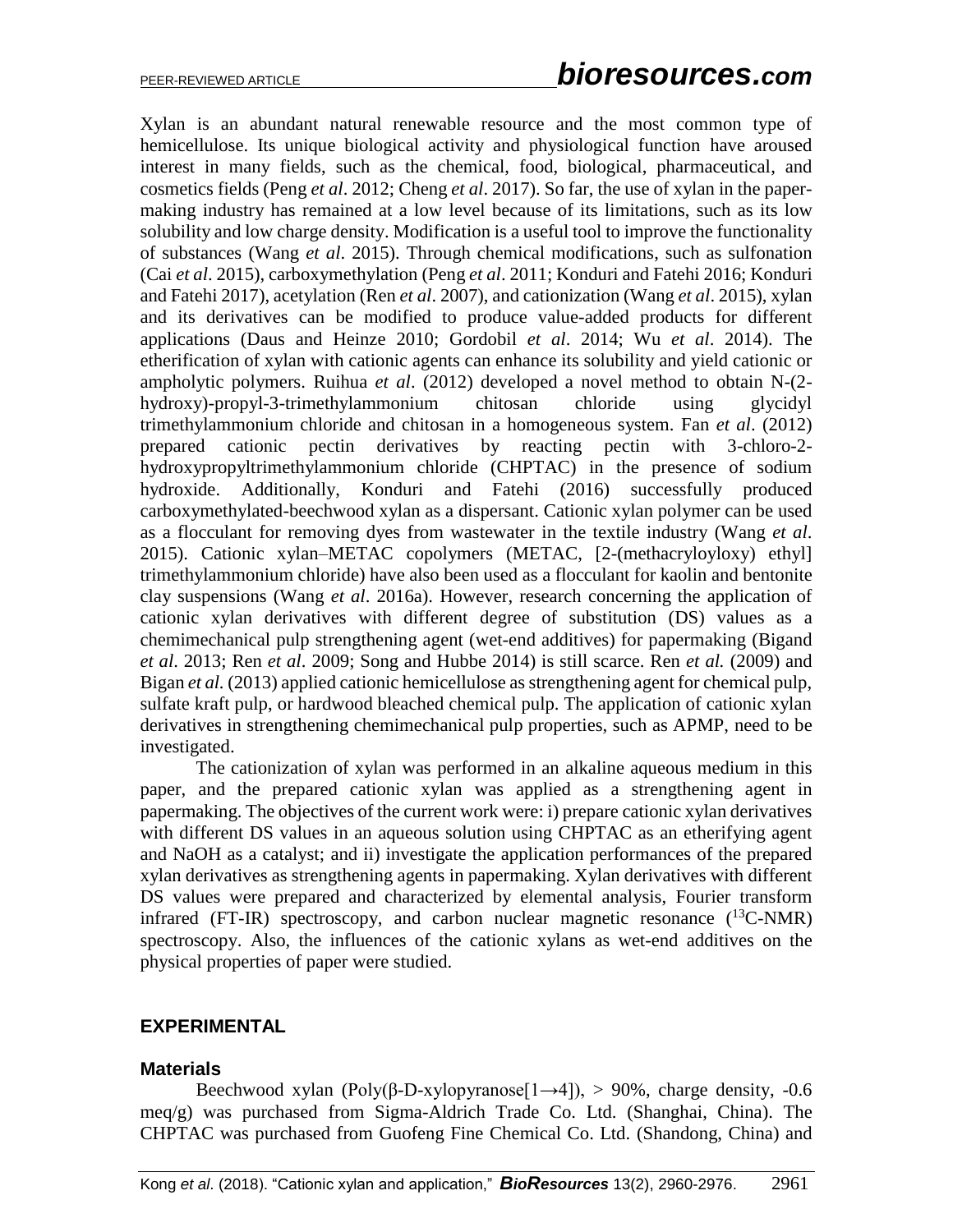was used as an etherifying reagent without further purification. Polydiallyldimethylammonium chloride (PDADMAC, 100 to 200 kg/mol), 20 wt.% in water and sodium hydroxide (reagent grade) were obtained from Sigma-Aldrich company. Potassium polyvinyl sulfate (PVSK, 100 to 200 kg/mol, 97.7 wt.% esterified) was provided by Wako Pure Chem. Ltd., Osaka, Japan. All of the other reagents were of analytical grade and used without further purification. The poplar alkaline peroxide mechanical pulp (APMP) used in this experiment was obtained from Shandong Sun Paper Mill located in Shandong, China. The pulp was produced using one-stage pretreatment APMP process. The conditions for pretreatment at mill were 6.5% NaOH (based on oven-dry material, the same as below),  $6.2\%$  H<sub>2</sub>O<sub>2</sub>,  $75\,^{\circ}$ C, 1.5 h, and 10% pulp consistency. The APMP pulp properties including chemical components were analyzed according to TAPPI standards (TAPPI 1996) and listed in Table 1.

| Ash            | Cellulose        | Pentosan              | Klason        | Acid                   | 1%NaOH      | Alcohol-benzene |
|----------------|------------------|-----------------------|---------------|------------------------|-------------|-----------------|
| content        | content          | content               | lignin        | dissolved              | extractives | extractives     |
| (%)            | /%               | /%                    | content /%    | lignin /%              | content /%  | content /%      |
| 0.43           | 50.47            | 15.12                 | 17.22         | 3.52                   | 11.23       | 1.26            |
| <b>Beating</b> | <b>Brightnes</b> | Tensile               | Tear index    | <b>Burst</b>           |             |                 |
| degree         | s (%ISO)         | index (N              | $(mN m2 g-1)$ | index                  |             |                 |
| $(^{\circ}SR)$ |                  | $M$ g <sup>-1</sup> ) |               | $(kPa \ m^2 \ g^{-1})$ |             |                 |
|                |                  |                       |               |                        |             |                 |
| 20             | 72.0             | 35.34                 | 5.03          | 1.33                   |             |                 |
| 30             | 71.8             | 38.32                 | 5.23          | 1.45                   |             |                 |
| 40             | 71.6             | 42.35                 | 5.67          | 1.63                   |             |                 |
| $\cdots$       | .                |                       |               |                        |             |                 |

**Table 1.** Chemical Component Analysis and Properties of Poplar APMP Pulp

Notes: Each content is based on the oven-dry material.

### **Synthesis of the Xylan Derivatives**

The cationization procedure for xylan was identical to what was reported previously by Liu *et al*. (2011), Wang *et al*. (2012), and Kong *et al*. (2014) without the addition of a catalyst other than NaOH. The reactions were done in a 250-mL three-necked flask equipped with a magnetic stirrer. In a typical procedure, the xylan (0.01 mol) was dispersed in 30 mL of deionized water with stirring for 50 min at room temperature in a flask. A certain required amount of sodium hydroxide was then added to the flask, which was followed by another 20 min of stirring. Subsequently, the CHPTAC dissolved completely in water was added gradually into the flask. The total volume of the solution was 45 mL. The resulting suspension was stirred under the preset temperature for a certain time. After the reaction was finished, the solution was gradually added into 200 mL of 95% ethanol and stirred to precipitate the resulting product. The suspension was centrifuged, and the precipitate was washed thoroughly with 95% ethanol three times to remove the unreacted CHPTAC. Finally, the solid was dried in a vacuum desiccator containing  $P_2O_5$  at 40 °C for 4 d to obtain the purified xylan derivatives.

### **Characterization of the Xylan Derivatives**

The contents of carbon (C), hydrogen (H), and nitrogen (N) in the xylan and xylan derivatives were measured with an elemental analyzer (Vario EL III, Elementar Analysensysteme, Hanau, Germany). The samples were combusted at up to 900 °C to 1200 °C for analytical accuracy with a large dynamic range of elemental concentration, *e.g.* up to 30 mg of C or 10 mg of N absolute. The operation model of "CHN" with TCD detection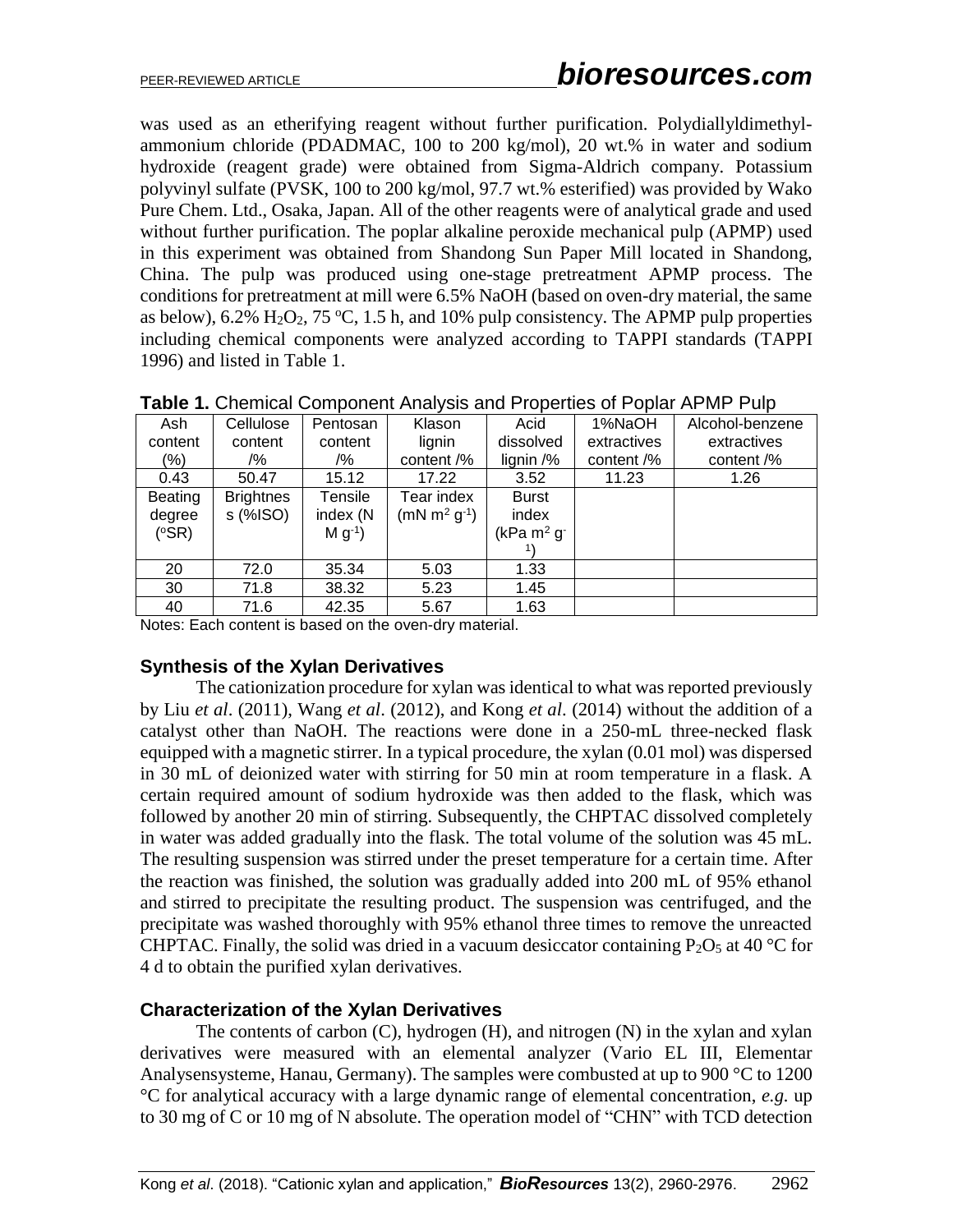was used in this experiment.

The FT-IR spectra were obtained with a FT-IR spectrometer (IR Prestige-21, Shimadzu, Tokyo, Japan). The samples were prepared as KBr pellets. The FT-IR spectra were recorded over the wavenumber range of 400 cm<sup>-1</sup> to 4000 cm<sup>-1</sup> with a resolution of  $0.5$  cm<sup>-1</sup>.

The <sup>13</sup>C-NMR spectra for the xylan derivatives were recorded on a NMR spectrometer (Bruker AVANCE II 400 MHz, Karlsruhe, Germany) equipped with a Quad probe dedicated to  ${}^{31}P$ ,  ${}^{13}C$ ,  ${}^{19}F$ ,  ${}^{15}N$ , and  ${}^{1}H$  acquisition at 35 °C. The NMR apparatus used an inverse gated decoupling pulse sequence. The  $^{13}$ C-NMR analysis was done by dissolving approximately 150 mg of xylan derivative in 2.0 mL of  $D_2O$ , and the spectrum was recorded directly.

The DS and reaction efficiency (RE) were calculated using the following formulas (Prado *et al*. 2011), which were based on the nitrogen content determined from the elemental analysis,

$$
DS_{cat} = \frac{132N_{cat}}{1400 - 152N_{cat}} \tag{1}
$$

$$
RE = \frac{DS_{cat}}{DS_{theor}} \times 100\%
$$
 (2)

Where DS<sub>theor</sub> = 
$$
\frac{M_{CHPTAC}}{M_{xylan}}
$$
 (3)

where  $N_{\text{cat}}$  is the percentage of nitrogen in the xylan derivative  $(\%)$ ,  $DS_{\text{theor}}$  is the theoretical degree of substitution with the cationic groups, 132 is the mass of the primary unit of xylan (g/mol), 152 is the increased mass of CHPTAC attached to xylan (g/mol), MCHPTAC,  $-$ , is amount of CHPTAC added in the course of the reaction (mol); and  $M_{xvlan}$ ,  $-$ , is amount of xylan taken for cationization (mol).

The Charge density analysis of unmodified xylan and xylan derivatives was carried out using a streaming current detector, Mütek PCD 04 Particle Charge Detector. Approximately, 0.05 g of samples was dissolved in 50 g of water, and the solution was immersed in a water bath shaker (Innova 3100, Brunswick Scientific, Edison, NJ, USA) and shaken (150 rpm) at 30  $^{\circ}$ C for 2 h. Then, 5 mL of this solution was used to titrate against 0.005 M PVSK or PDADMAC solution using the Mütek PCD04 to determine the endpoint. The charge density of xylan derivatives was determined according to Eq. 4.

charge density (meq/g) = 
$$
\frac{V_{sample} \times 0.0050}{W_{sample}}
$$
 (4)

In Eq. 4,  $V_{sample}$  is the volume of 0.005 M PVSK or PDADMAC used for titrating xylan derivatives solution (mL); and  $W_{\text{sample}}$  is the weight of xylan derivative sample in 5 mL xylan derivative solution (g). The data presented here are the averages of three repetitions.

### **Performance Assessment of the Xylan Derivatives as Strengthening Agents in Papermaking**

The refining of APMP pulp was carried out using a PFI mill (KRK, Japan) with 30 g of o.d. pulp at 10% consistency for 2,000 to 20,000 revolutions, following the TAPPI procedure T248 cm-85(1985) (TAPPI 1996).

As these xylan derivatives were positively charged, they could beneficially affect the inter-bonding of negatively charged cellulosic fibers during paper sheet formation (Kataja-aho *et al*. 2012). Therefore, the performances of the xylan derivatives used as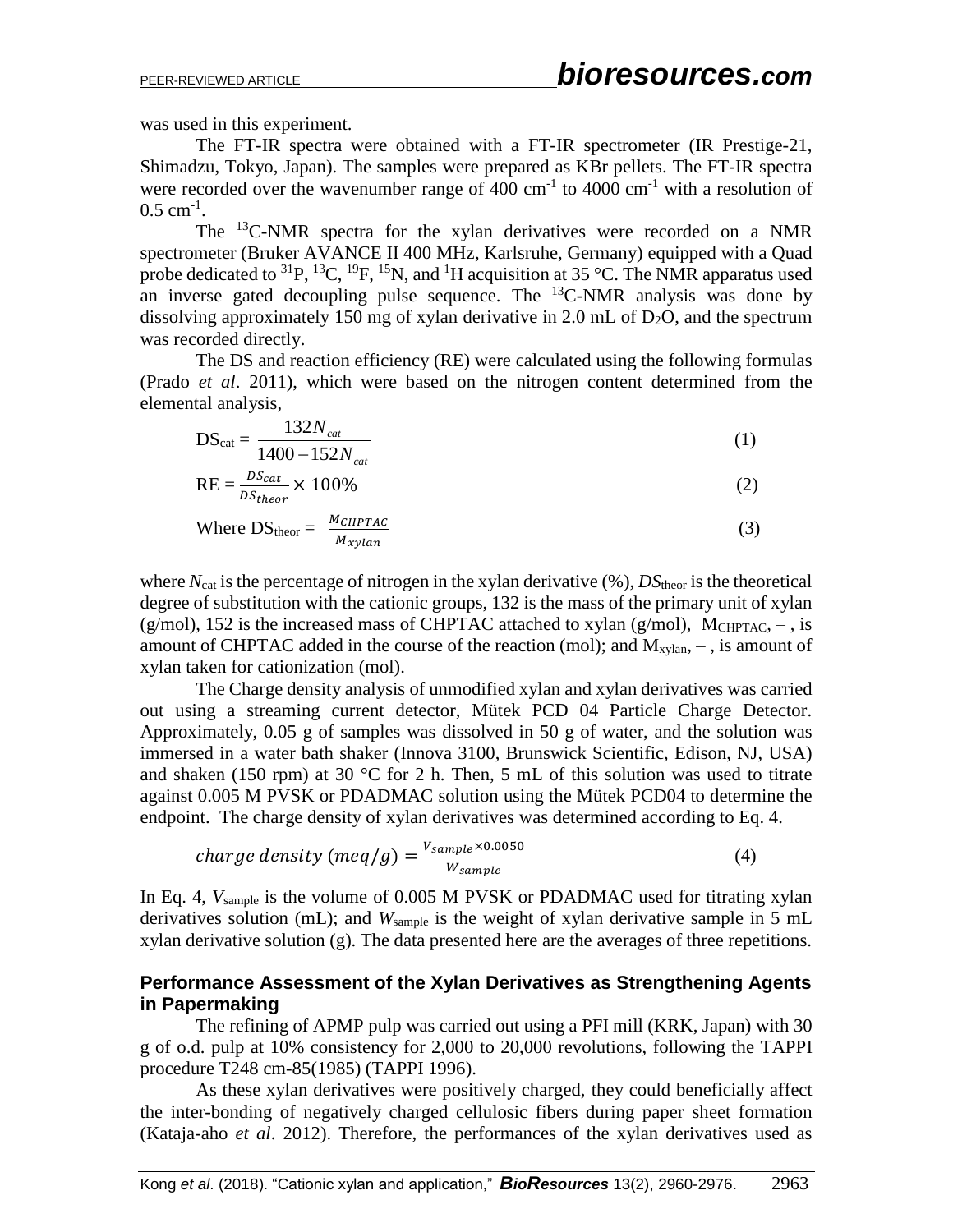strengthening additives were evaluated using APMP, which is a chemi-mechanical pulp used for making most kinds of paper. In this experiment, the xylan derivatives were first dissolved in water by stirring for 1 h at 40 °C. Then, different amounts of a xylan derivative, *e.g.* 0.6 wt.% to 3.0 wt.% (based on the dried pulp weight), were added to the 1% pulp slurry. The pulp slurry containing a xylan derivative was stirred at 800 rpm for 5 min before the formation of the handsheets. The handsheets were made by pouring the pulp slurry into the deckle of the paper sheet former, which was followed by draining the slurry through a metallic wire mesh (R200). Each formed hand sheet was dried on a rapid dryer at 98 °C. The hand sheet grammages were 60  $g/m^2$  and 100  $g/m^2$ . Paper sheets with a grammage of 60  $g/m^2$  were used to test the tensile and tear indices. As the burst of APMP pulp used is quite low and close to the low limitation of burst analyze instrument, to avoid the error and make the burst value is at the right scale of the instrument, handsheets with 100  $g/m<sup>2</sup>$ grammage were used to evaluate the burst index. Before testing the physical strength properties, the handsheets were kept in an environment with a constant temperature (23  $\rm{°C}$ ) and humidity (50%) for 24 h. The tests for the three physical strength properties (tensile index, burst index and tear index) were performed according to the TAPPI T494 om-87 (1988), T403 om-91 (1991), and T414om-82 (1988) standards, respectively (TAPPI 1996). All data presented in this paper are the average value of three repetitions.

## **RESULTS AND DISCUSSION**

#### **Synthesis of the Xylan Derivatives**

Figure 1 illustrates the cationization of xylan using CHPTAC as the etherifying agent. In the reaction, 2, 3-epoxypropyltrimethylammonium chloride was first produced from the CHPTAC *in situ*. Subsequently, the xylan derivative was formed through a reaction between the xylan and 2, 3-epoxypropyltrimethylammonium chloride. In Table 2, the conditions used for the cationization synthesis and the element analysis results are presented. The molar ratio of CHPTAC/xylose unit, molar ratio of NaOH/CHPTAC, reaction temperature, and reaction time were varied from 0.5 to 2.0, 0.5 to 2.0, 40  $^{\circ}$ C to 70 °C, and 2 h to 8 h, respectively.





#### *Influence of the NaOH/CHPTAC molar ratio*

The influence of the NaOH/CHPTAC molar ratio on the DS and charge density was first investigated in this experiment because a certain NaOH/CHPTAC molar ratio is necessary to activate the xylan (Kong *et al*. 2014). Additionally, the hydrolysis of the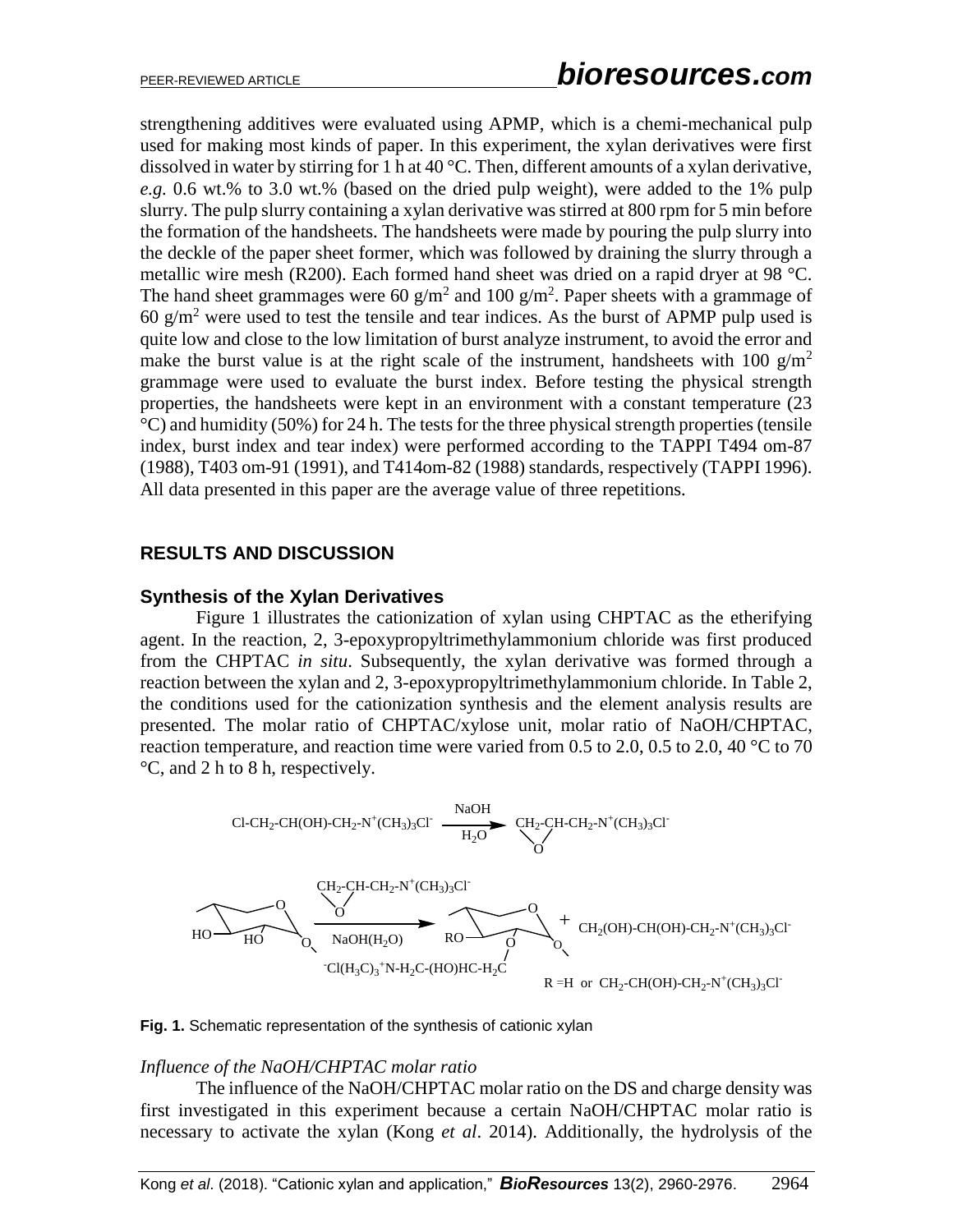reagent should be as low as possible. The molar ratio of NaOH/CHPTAC was varied from 0.5 to 2.0 by varying the NaOH concentration, while preserving a constant reaction volume. The results are presented in Fig. 2A. An increase in the molar ratio of NaOH/CHPTAC from 0.5 to 1.0 resulted in an increase in the DS from 0.25 to 0.32. It should be noted that the unmodified xylan has a 0.004 DS based on the nitrogen content, which is at an unnoticeable level compared with that of modified xylan, such as DS 0.25. However, the DS decreased by 0.12 when the molar ratio of NaOH/CHPTAC was increased from 1.0 to 2.0. At a low NaOH/CHPTAC ratio (between 0.5 and 1.0), the lower DS values were caused by an insufficiency of NaOH in the reaction medium, which reduced the epoxide formation. Meanwhile, at higher NaOH concentrations, side reactions, such as hydrolysis, with the CHPTAC occurred and subsequently the DS decreased. Furthermore, the changes in the charge density of the cationic xylan derivative followed a trend similar to that of the DS as a function of the NaOH/CHPTAC molar ratio, which confirmed that the changes in the DS of the cationic xylan derivative were because of the changes in the number of cationic groups on the backbone of the cationic xylan derivative. Similar results were also reported by Kong *et al*. (2014) for the preparation of cationic xylan with CHMAC as the cationization agent.

#### *Influence of the reaction time*

As a preliminary parameter, the effect of the reaction time on the DS and charge density was studied at 40 °C under a CHPTAC/xylose unit molar ratio of 1.0 and NaOH/CHPTAC molar ratio of 1.0. Figure 2B shows that the charge density marginally decreased from 0.83 mmol/g to 0.68 mmol/g with an increase in the reaction time from 2 h to 8 h. In contrast, the DS value gradually increased at first, and then reached a plateau at a reaction time of 4 h. Further increasing the reaction time resulted in a decrease in the DS. This was because when the reaction time was longer, more reactions were completed, which resulted in an increasing DS. However, the solution in the reaction system became increasingly viscous with longer reaction times, and thus mass transfer between the xylan and CHPTAC became difficult, which led to a reduction in the DS and charge density. Also, for the RE, its change trend was similar to that reported by Kuo and Lai (2009) and Kuo and Lai (2007), who studied the effects of the reaction time on the RE of cationic starch. Their results were basically identical to those recorded during this experiment.

#### *Influence of the reaction temperature*

Radosta *et al*. (2004) and Heinze *et al*. (2004) stressed that the reaction between CHPTAC and carbohydrates is usually performed at a relatively mild temperature. Therefore, reaction temperatures between the CHPTAC and xylan in the range of 40  $\degree$ C to 70 °C were investigated. The effect of the reaction temperature on the DS and charge density is shown in Fig. 2C. By adjusting the temperature of the reaction from 40  $\degree$ C to 70 °C, the DS and charge density decreased from 0.35 to 0.18 and from 0.85 mmol/g to 0.55 mmol/g, respectively. The maximum values for the DS  $(0.35)$  and charge density  $(0.85)$ were obtained with the etherified xylan at 40 °C. Increasing the temperature was not beneficial to the DS. It was possible that some diol was formed as a result of side reactions at high temperatures, and in this case, the main reaction of cationization of the xylan decreased. Partial degradation of the cationic starch derivatives has been reported by Heinze *et al*. (2004). Hence, the DS was reduced when the reaction temperature was above  $40^{\circ}$ C.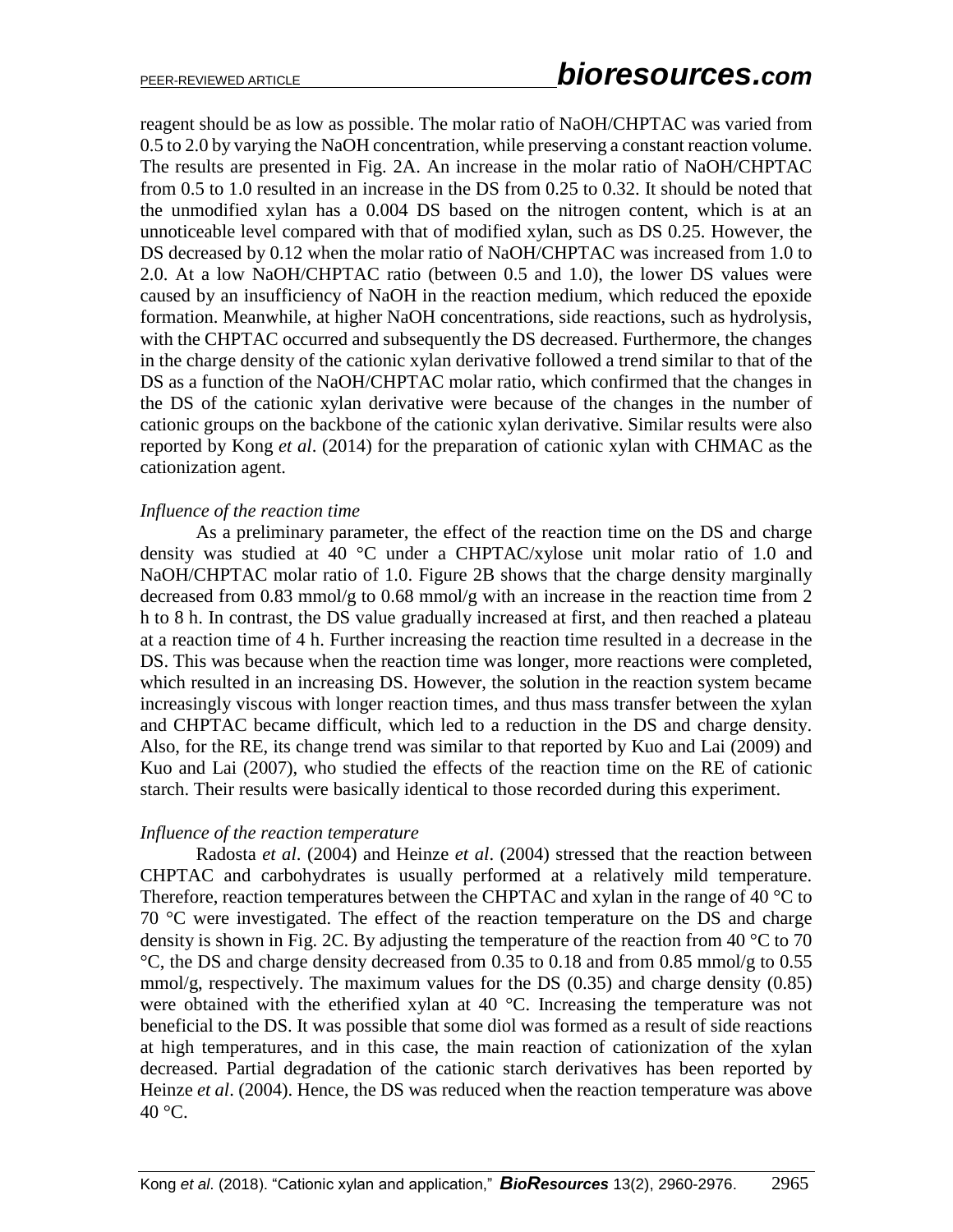### *Influence of the CHPTAC/xylose unit molar ratio*

The CHPTAC/xylose unit molar ratio had a strong influence on the DS, charge density, and RE (Kong *et al*. 2014). Figure 2D shows that increasing the CHPTAC/xylose unit molar ratio from 0.5 to 1.5 noticeably increased the DS from 0.11 to 0.29 and the charge density from 0.51 mmol/g to 0.74 mmol/g. This could have resulted from CHPTAC continuously entering the xylan with an increase in the CHPTAC concentration and a greater availability of CHPTAC molecules in the proximity of the xylan molecules at higher concentrations of the etherifying agent. Thus, the reaction between the xylan and CHPTAC became complete, which led to an increase in the DS and charge density. However, with higher additions of CHPTAC to the xylan solution, the DS no longer increased and the charge density only marginally increased from 0.74 mmol/g to 0.75 mmol/g, which was probably because of the intermolecular polymerization of the CHPTAC. Furthermore, Fig. 1E showed the changes in the DS and RE of cationic xylan derivative as a function of molar ratio of CHPTAC/xylose unit. As the molar ratio of CHPTAC/xylose unit increased, the reaction efficiency decreased from 22% to 15%. A similar result was reported by Prado *et al*. (2011). The decrease of reaction efficiency is due to the higher CHPTAC dosage in the reaction. Although the CHPTAC reacted with xylan increased at higher CHPTAC dosage resulting a higher DS, the ratio of unreacted CHPTAC in total CHPTAC used in the reaction decreased.

Overall, the reaction process parameters including the NaOH/CHPTAC molar ratio, CHPTAC/xylose unit molar ratio, reaction time, and reaction temperature had remarkable effects on the charge density and DS of the resulting cationic xylan derivatives. The optimized conditions for the cationic modification of the xylan were a CHPTAC/ xylose unit molar ratio of 1.0, NaOH/CHPTAC molar ratio of 1.0, reaction temperature of 40 °C, and reaction time of 4 h.

| Sample<br>no.  | Molar<br>Ratio <sup>a</sup> | Molar<br>Ratiob | Time<br>(h)    | Temperature<br>(°C) | C(%)  | N(% ) | $H$ (%) |
|----------------|-----------------------------|-----------------|----------------|---------------------|-------|-------|---------|
| 1              | 0                           | 0               | $\overline{2}$ | 40                  | 40.80 | 0.04  | 7.00    |
| $\overline{2}$ | 0.5                         | 2.0             | $\overline{2}$ | 40                  | 35.43 | 1.06  | 6.48    |
| 3              | 1.0                         | 0.5             | $\overline{2}$ | 40                  | 34.98 | 2.09  | 6.30    |
| 4              | 1.0                         | 1.0             | $\overline{2}$ | 40                  | 34.33 | 2.51  | 7.01    |
| 5              | 1.0                         | 1.0             | 4              | 40                  | 38.84 | 2.62  | 7.74    |
| 6              | 1.0                         | 1.0             | 6              | 40                  | 37.62 | 2.39  | 6.85    |
| 7              | 1.0                         | 1.0             | 8              | 40                  | 36.24 | 1.87  | 7.83    |
| 8              | 1.0                         | 1.0             | 4              | 50                  | 35.81 | 2.46  | 7.05    |
| 9              | 1.0                         | 1.0             | 4              | 60                  | 35.84 | 1.73  | 6.66    |
| 10             | 1.0                         | 1.0             | 4              | 70                  | 37.68 | 1.58  | 7.62    |
| 11             | 1.0                         | 1.5             | 2              | 40                  | 34.94 | 2.42  | 6.97    |
| 12             | 1.0                         | 2.0             | $\overline{2}$ | 40                  | 34.97 | 1.76  | 6.71    |
| 13             | 1.5                         | 2.0             | $\overline{2}$ | 40                  | 33.82 | 2.30  | 6.36    |
| 14             | 2.0                         | 2.0             | 2              | 40                  | 35.14 | 2.38  | 6.58    |

**Table 2.** Elemental Analysis of the Xylan Derivatives Prepared at Different **Conditions** 

<sup>a</sup> Molar ratio of CHPTAC/xylose unit (xylose unit *M* = 132)

**b** Molar ratio of NaOH/CHPTAC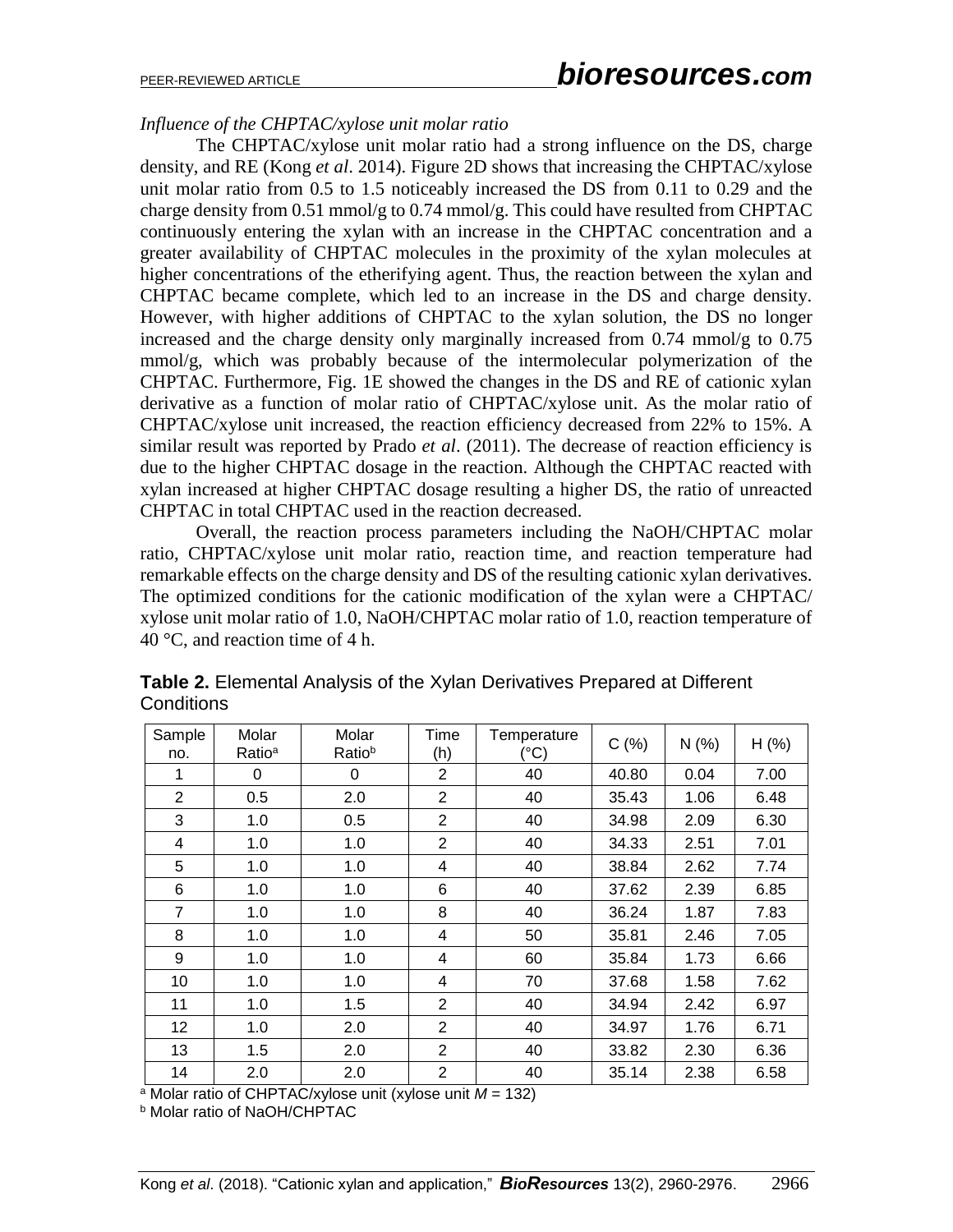# PEER-REVIEWED ARTICLE *bioresources.com*



**Fig. 2.** Influence of the reaction parameters on the DS, charge density, and RE of the cationic xylan: (A) NaOH/CHPTAC molar ratio; (B) time; (C) temperature; and (D and E) CHPTAC/xylose unit molar ratio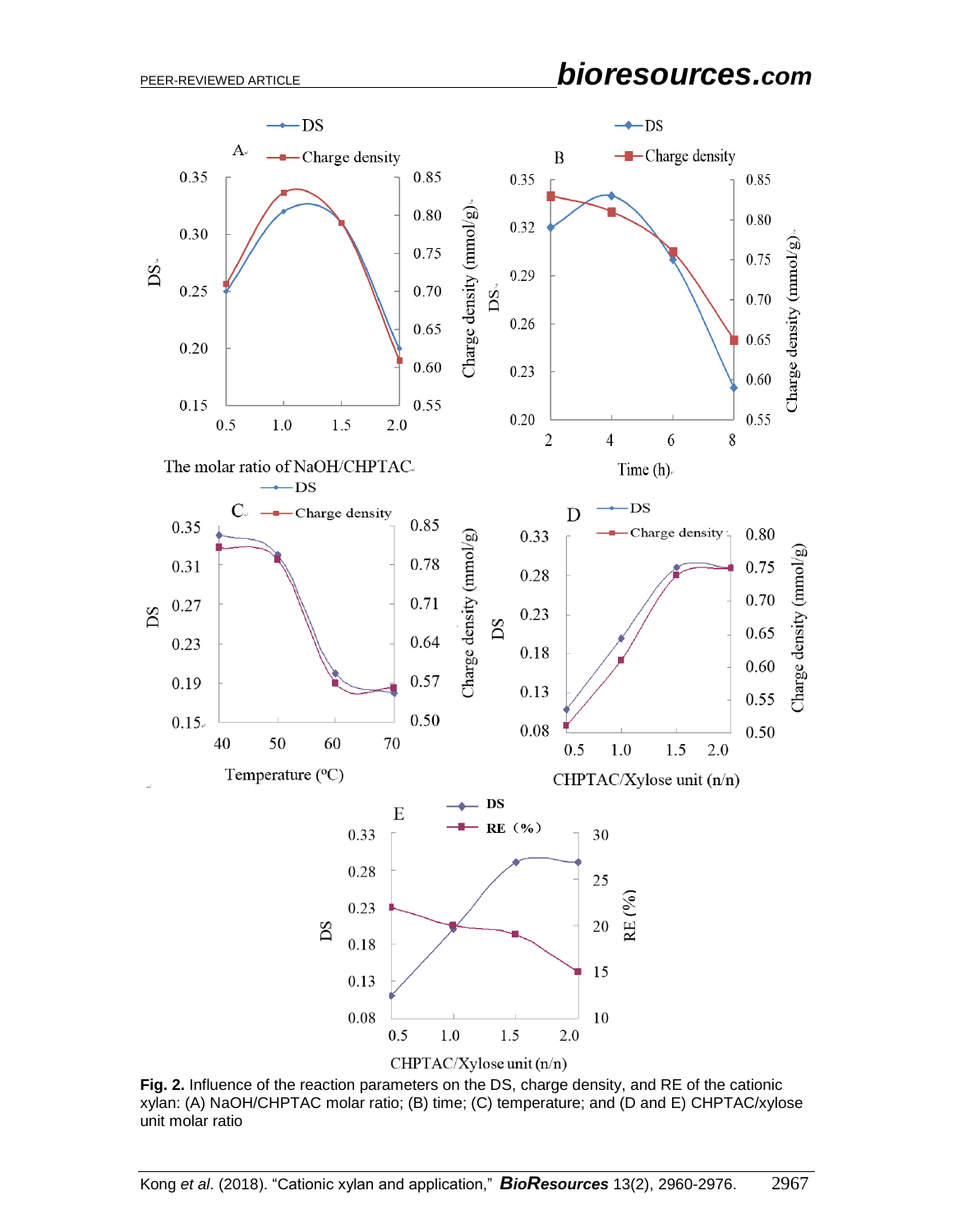# PEER-REVIEWED ARTICLE *bioresources.com*

#### **Characterization of the Xylan Derivatives**

The FT-IR spectra of the unmodified xylan and xylan derivative are shown in Fig. 3. The absorbance bands at 3419 cm<sup>-1</sup>, 2914 cm<sup>-1</sup>, 1614 cm<sup>-1</sup>, 1411 cm<sup>-1</sup>, 1043 cm<sup>-1</sup>, and 900 cm-1 were observed in the spectrum of the unmodified xylan, which is shown as curve B in Fig. 3. The medium peak at  $900 \text{ cm}^{-1}$  was attributed to β-glycosidic linkages between the xylose units, which indicated that the xylose units that formed the xylan were linked by β-form bonds (Ren *et al*. 2009). The strong peak at 1043 cm-1 was assigned to C–O stretching in C-O-C linkages (Wang *et al.* 2017). The region between 1411 cm<sup>-1</sup> and 1043 cm-1 was related to the C–H and C–O stretching frequencies. The intense band present at 1614 cm<sup>-1</sup> originated from the glucuronic acid of xylan absorbed water in the isolated unmodified xylan (Peng *et al.* 2011; Ren *et al.* 2009) or the glucuronic acid of xylan (Gabrielii *et al.* 1998). The band at  $2914 \text{ cm}^{-1}$  was attributed to the symmetric C-H vibration (Wang *et al*. 2016b). The strong band assigned to O-H stretching absorption appeared at  $3419 \text{ cm}^{-1}$  (Konduri and Fatehi 2017). Compared with the spectrum of the unmodified xylan, the presence of a peak at  $1471 \text{ cm}^{-1}$ , which was assigned to the methyl group in ammonium, and peak at  $967 \text{ cm}^{-1}$  which is assigned to quaternary ammonium absorption band (Yudovin-Farber *et al.* 2010), in the spectrum of the xylan derivative (curve A in Fig. 3), provided evidence for successful etherification (Konduri *et al*. 2015; He *et al*. 2016; Jia *et al*. 2016). Moreover, an increase in the intensity of the symmetric C– H vibration band at  $2914 \text{ cm}^{-1}$  in Fig. 2A implied that CH<sub>3</sub> groups had been introduced to the xylan.



**Fig. 3.** FT-IR spectra of the xylan derivative (A) and unmodified xylan (B)

The  $^{13}$ C-NMR spectra of the unmodified xylan and xylan derivative are shown in Figs. 4A and 4B, respectively. Compared with the spectrum of the unmodified xylan shown in Fig. 4A, new signals appeared in the xylan derivative spectrum at 73.558 ppm, 65.099 ppm,  $66.279$  ppm, and  $54.847$  ppm, which were assigned to  $C6$  (CH<sub>2</sub>), C<sub>7</sub> (CHOH), C<sub>8</sub>  $(CH_2-N^+),$  and C9  $((CH_3)_3N^+),$  respectively (Kataja-aho *et al.* 2012; Peng *et al.* 2012; Li *et al*. 2013). Additionally, the signals that appeared at about 101.4 ppm, 72.6 ppm, 73.5 ppm, 76.6 ppm, and 62.9 ppm were assigned to C-1, C-2, C-3, C-4, and C-5 of the xylose unit, respectively (Peng *et al*. 2012). Therefore, the results of the <sup>13</sup>C-NMR spectra further demonstrated the successful synthesis of the cationic xylan derivative.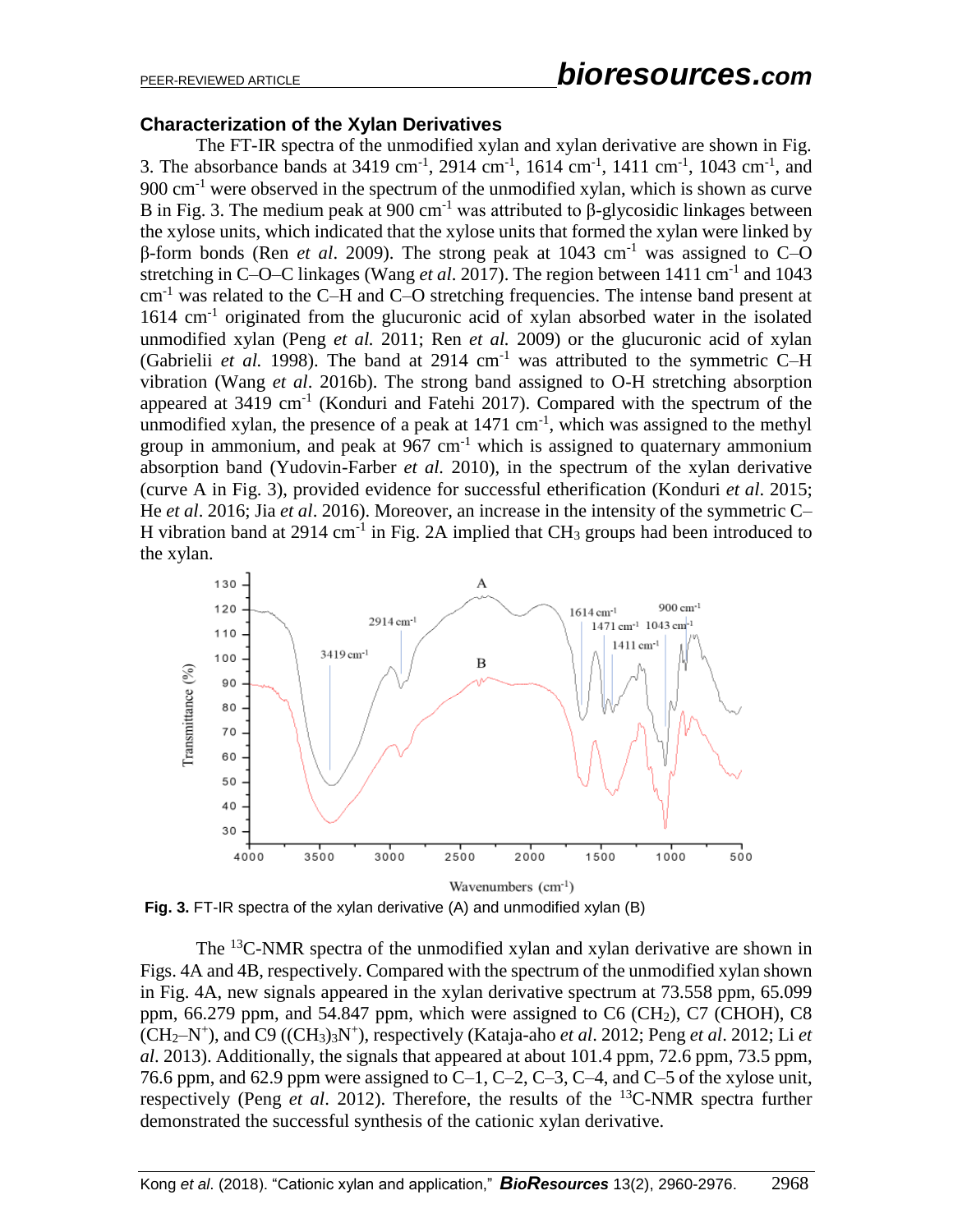

**Fig. 4.** <sup>13</sup>C-NMR spectra of the unmodified xylan (A) and xylan derivative (B)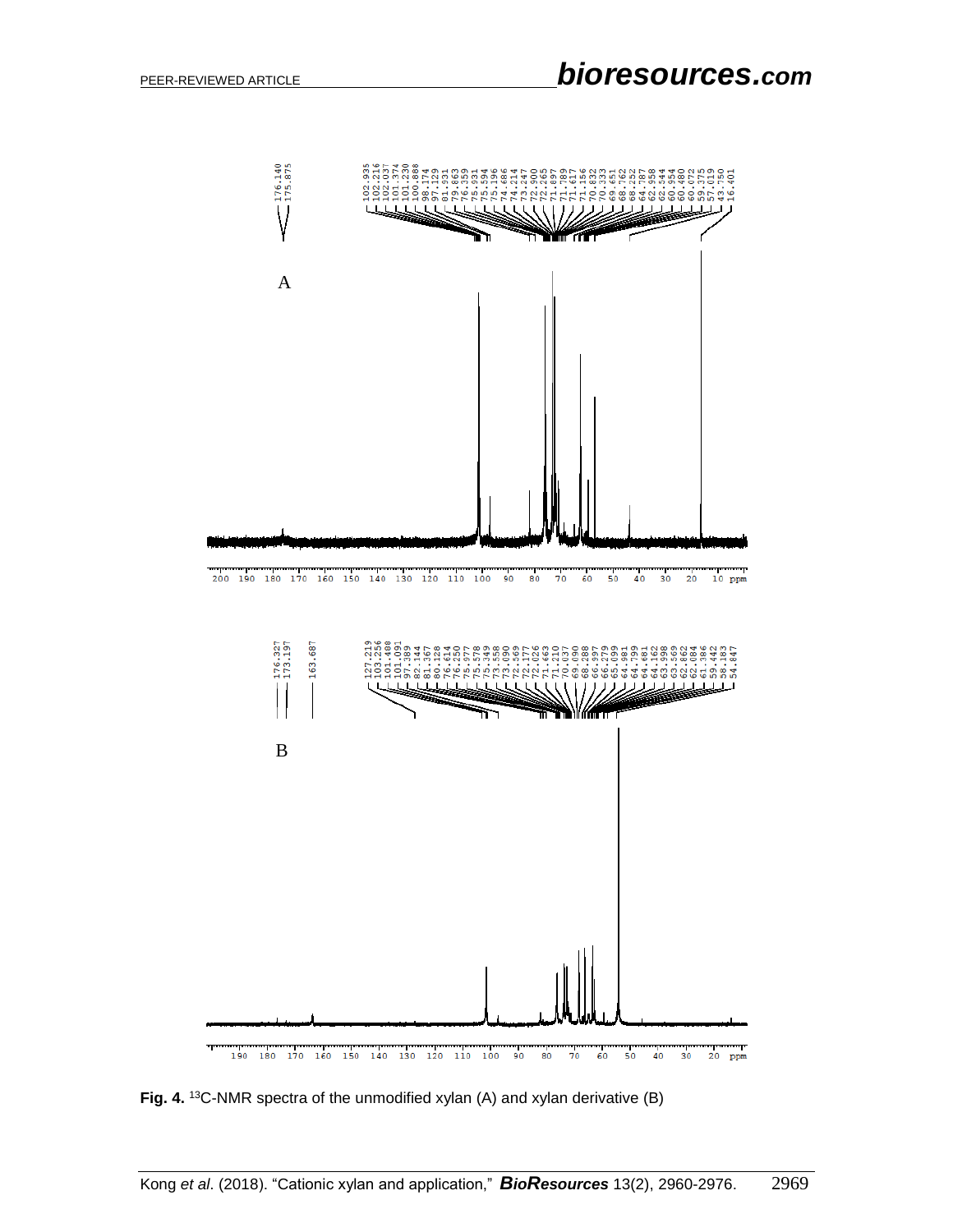#### **Application of the Xylan Derivative as a Strengthening Agent in Papermaking**

The xylan derivatives were evaluated as wet-end additives to improve the physical properties of paper. For the handsheet preparation, APMP, which is a pulp with a low physical strength and high optical properties, was used with different amounts of the xylan derivatives that corresponded to 0.6 wt.%, 1.2 wt.%, 1.8 wt.%, 2.4 wt.%, and 3.0 wt.% of the pulp on a dry basis in the aqueous solution. Additionally, the different beating degrees  $(20^{\circ}$  SR,  $30^{\circ}$  SR, and  $40^{\circ}$  SR) of the pulp and different DS values  $(0.11, 0.18, 0.25,$  and 0.32) of the xylan derivatives were taken into consideration in this experiment. To evaluate the ability of the xylan derivative to improve the physical strength properties of the paper, measurements were taken of three physical strength properties of the paper sheets, which were the tensile, tear, and burst indices.

#### *Influence of the xylan derivative additive dosage on the physical strength properties of the paper*

The strength properties of the paper sheets made with different additive dosages of the xylan derivative were measured, and the data are shown in Fig. 5. Figure 5 shows the variations in the tensile, tear, and burst indices for the different dosages of additives with a pulp beating degree of 20° SR and xylan derivative DS of 0.32. It was found that the paper formation at the dosages investigated in this study is still good, and the tensile, tear, and burst indices all increased with an increase in the xylan derivative dosage. At the 2.4 wt.% dosage, the tensile, tear, and burst indices increased by 64%, 58%, and 42%, respectively. However, these three strength properties decreased slightly with a further increase in the dosage under the experimental conditions. This was attributed to the presence of an excessive amount of the xylan derivative, which resulted in a lower retention of the xylan derivative on the fibers. This occurred because the total amount of fibers was constant, and the capacity of fixation by positive-negative ions adsorption was limited by the specific surface of the fibers (Gao *et al*. 2016).



**Fig. 5.** Change in the paper strength as a function of the xylan derivative dosage (xylan derivative DS of 0.32, pulp beating degree 20° SR)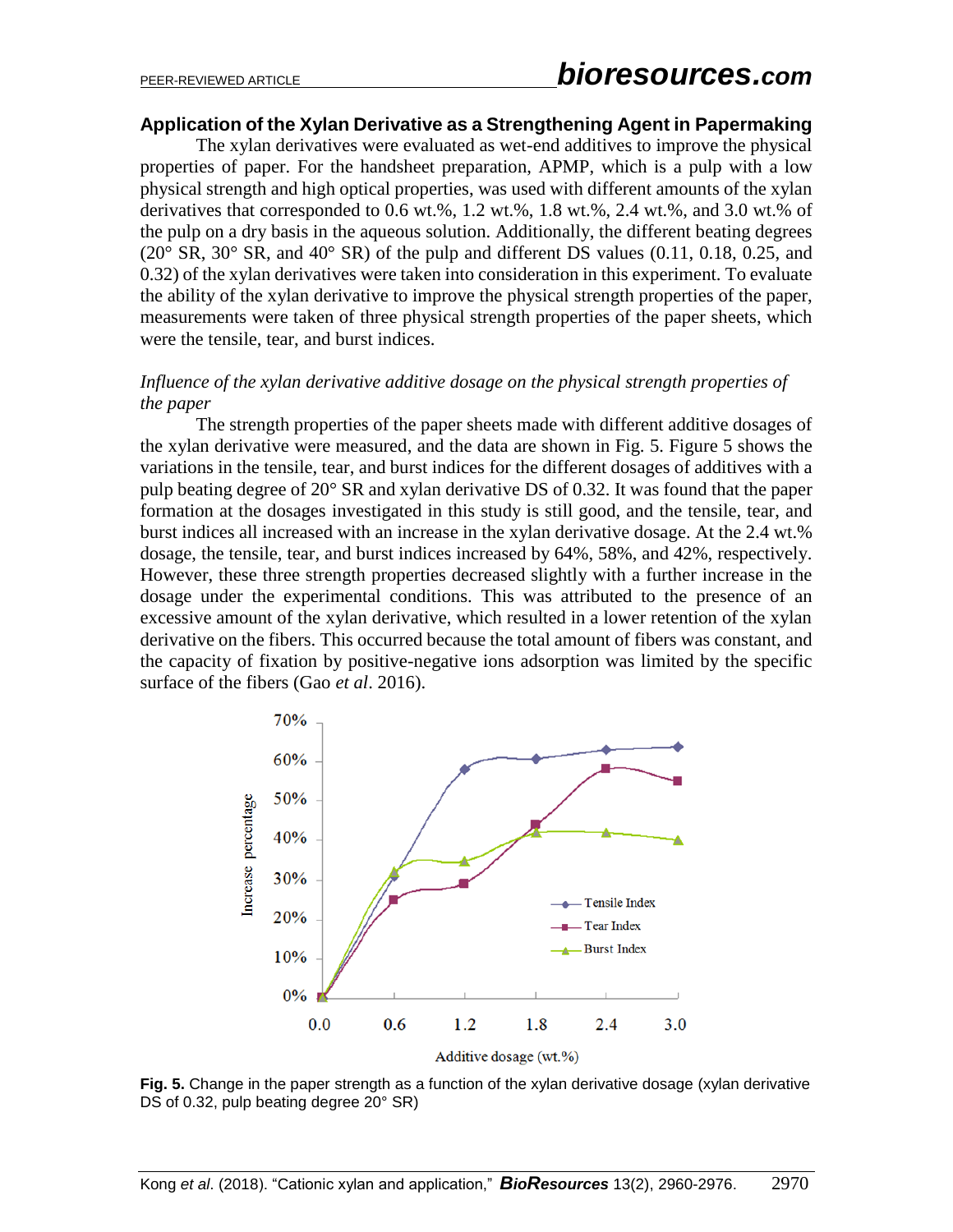# PEER-REVIEWED ARTICLE *bioresources.com*

*Influence of the xylan derivative DS on the physical strength properties of the paper*

The strengthening performance of the xylan derivatives with DS values that ranged from 0.11 to 0.32 was evaluated at a 2.4-wt.% dosage and 20° SR beating degree, and the results are shown in Fig. 6. Figure 6 shows that all three physical strength properties increased with an increase in the DS of the xylan derivatives, which illustrated that a higher DS value in the xylan derivative can substantially improve the strength properties of the final paper sheets. It is found that with increasing DS of xylan derivative, the paper formation was still good. The tensile, tear, and burst indices were only increased by 22%, 28%, and 23%, respectively, for the xylan derivative with a DS of 0.11. However, these values increased by 63%, 58%, and 42%, respectively, for the xylan derivative with a DS of 0.32. Additionally, it was also found that the xylan derivatives with low DS values (0.11, 0.18, and 0.25) mainly increased the tear strength of the final paper sheets, and the xylan derivative with the highest DS (0.32) mainly affected the tensile strength. It was concluded from the above analysis that a cationic xylan derivative with a high DS is preferred to enhance the paper strength properties as a wet-end additive in the paper industry.





## *Influence of the pulp beating degree on the strengthening performance of the xylan derivatives*

The effect of the pulp beating degree on the strengthening performance of the xylan derivative was investigated at a 2.4-wt.% dosage using the xylan derivative with a DS of 0.32. The data are shown in Fig. 7. Figure 7 shows that the xylan derivative noticeably increased the tensile index by 63%, tear index by 58%, and burst index by 42% when the pulp beating degree was 20° SR. However, this strengthening effect weakened when the beating degree was increased to 30° SR and 40° SR. The tensile, tear, and burst indices of the paper were increased by only 12%, 14%, and 27% at the 30° SR beating degree, respectively, and by 4%, 6%, and 12%, respectively, at the 40° SR beating degree.

As discussed above, the xylan derivative prepared in this paper can be used as the strengthening agent for papermaking industry without the negative influence on paper formation. As water soluble polymer and dry strengthening agent, it is suitable to be used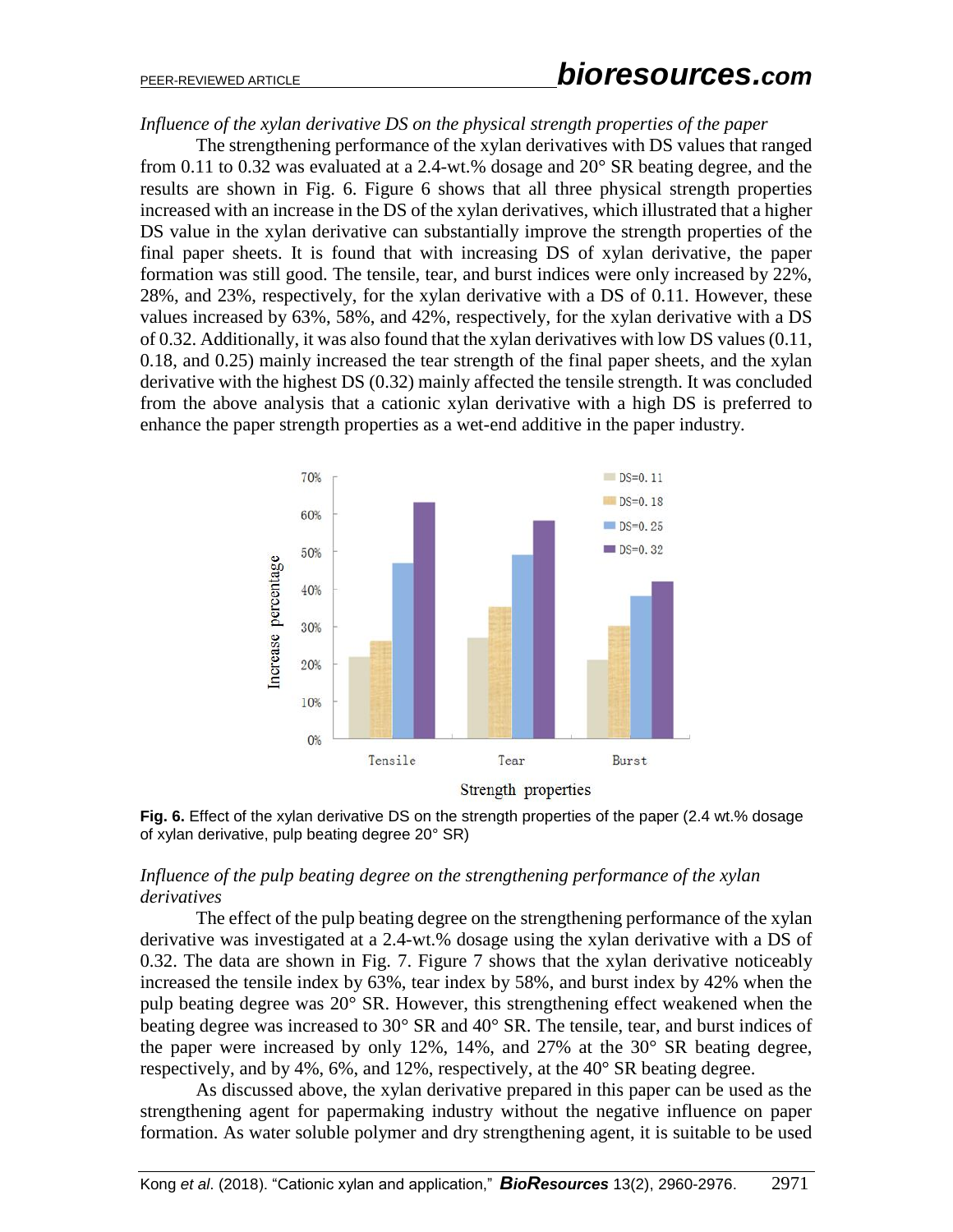in food packaging paper, bleached paperboard, toilet paper, tissue paper, and for the surface layer of cardboard, *etc*. Similar to the application of polyacrylamide (PAM) or cationic starch as a strengthening agent in papermaking process, the solution containing xylan derivative, which could be the resultant solution after the reaction, is prepared at certain concentration initially and then the pH of the solution is adjusted to be neutral. After that, the solution could be pumped metrically into the pulp slurry at pulp pipe connected to fan pump, high flow box, or headbox in the papermaking process. In another way, this solution also could be sprayed onto the surface of a paper web at certain dosage to increase the dry strength as reported by Smith and Meier (2006).



Fig. 7. Effect of the beating degree on the physical properties of the paper (2.4 wt.% dosage of xylan derivative, xylan derivative DS of 0.32)

# **CONCLUSIONS**

- 1. The cationization of the xylan was carried out by reacting xylan with CHPTAC in an alkaline aqueous solution. The process parameters for the cationization reaction, including the molar ratio of NaOH/CHPTAC, molar ratio of CHPTAC/xylose unit, reaction time, and reaction temperature, had major effects on the charge density and degree of substitution (DS) of the resulting cationic xylan derivatives. The changes in the DS of the cationic xylan derivative followed a trend similar to that of the charge density. Xylan derivatives with different DS values were successfully synthesized. The optimum reaction conditions were determined to be a NaOH/CHPTAC molar ratio of 1.0, CHPTAC/xylose unit molar ratio of 1.0, reaction temperature of 40 °C, and reaction time of 4 h.
- 2. Elemental analysis, FTIR spectroscopy and NMR results confirmed that the cationization reaction was successful.
- 3. The cationic xylan derivatives were positively charged and tended to perform well in the inter-bonding of negatively charged cellulosic fibers during paper sheet formation. The use of the xylan derivatives as wet-end paper strengthening additives was studied. In this experiment, different additive dosages, xylan derivative DS values, and pulp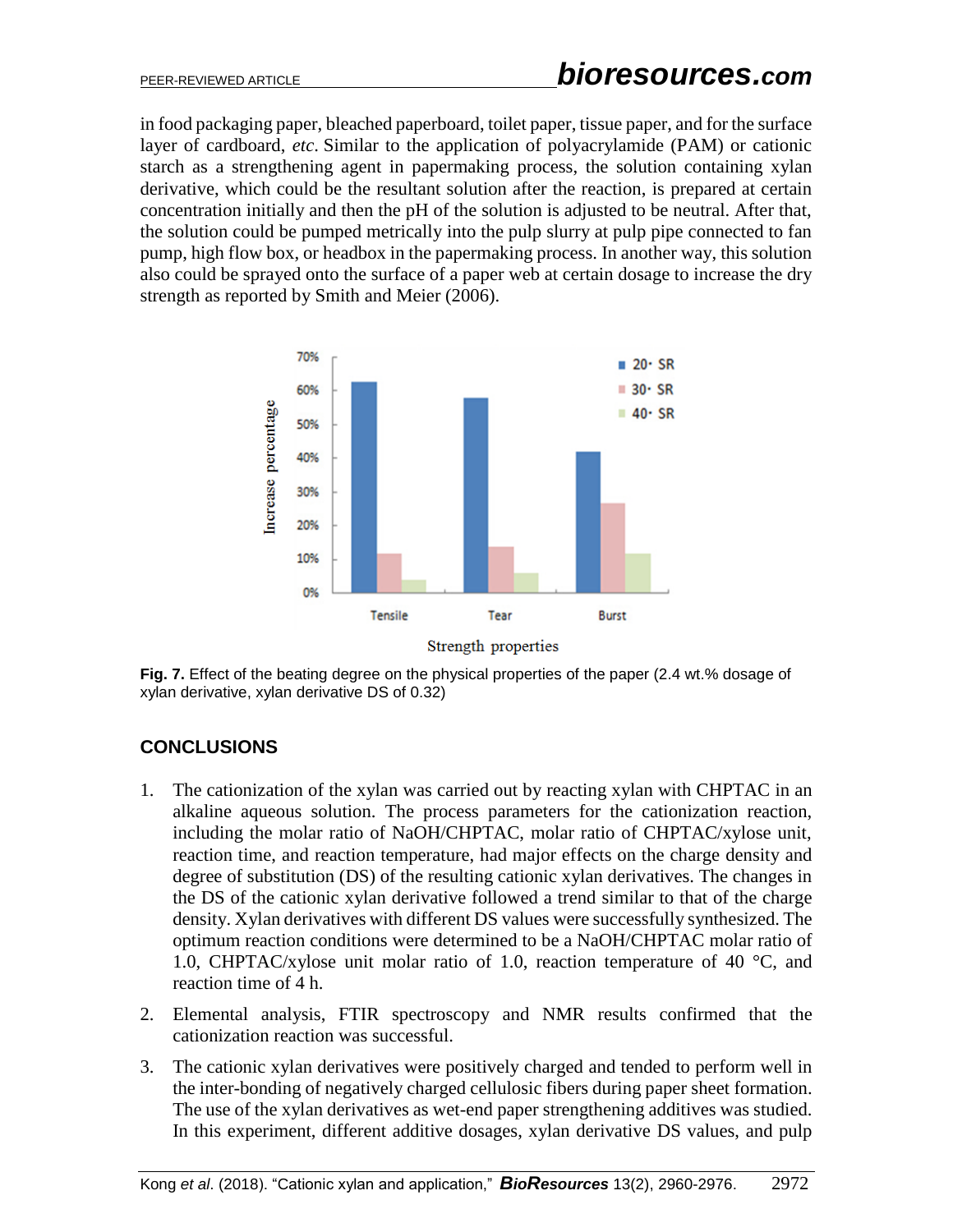beating degrees were studied. Of all of the tested derivatives, it appeared that the paper had the best physical properties at a dosage of 2.4 wt.%. of cationic xylan derivatives with DS values that ranged from 0.11 to 0.32. It was determined that the optimum DS value was 0.32. Furthermore, the effect of the xylan derivative remarkably increased the tensile index by 63%, tear index by 58%, and burst index by 42% for the paper with a beating degree of 20° SR. However, for the paper with beating degrees of 30° SR and 40° SR, the effect was limited. Therefore, further investigations should be conducted to increase the effect of the xylan derivatives on paper with higher beating degrees.

# **ACKNOWLEDGMENTS**

The authors are grateful for the National Natural Science Foundation of China (Grant Nos. 31500489, 31570566, and 31600472), the Natural Science Foundation of Shandong (ZR2017LEM009), the Key Research and Development Program of Shandong Province (No. 2017GSF17130), the Foundation of Guangxi Key Laboratory of Clean Pulp & Papermaking and Pollution Control of China (KF201717), and the Foundation of Key Laboratory of Pulp and Paper Science and Technology of Ministry of Education/Shandong Province of China (Nos. ZR201707 and ZR201710).

# **REFERENCES CITED**

- Bai, Y.-Y., Xiao, L.-P., and Sun, R.-C. (2015). "Microwave-assisted conversion of biomass derived hemicelluloses into xylo-oligosaccharides by novel sulfonated bamboo-based catalysts," *Biomass Bioenerg.* 75, 245-253. DOI: 10.1016/j.biombioe.2015.02.023
- Bigand, V., Pinel, C., Da Silva Perez, D., Rataboul, F., Petit-Conil, M., and Huber, P. (2013). "Influence of liquid or solid phase preparation of cationic hemicelluloses on physical properties of paper," *BioResources* 8(2), 2118-2134. DOI: 10.15376/biores.8.2.2118-2134
- Cai, W., Chen, Q., Xie, L., Yang, L., and Zhang, R. (2015). "Extraction, sulfonation and anticoagulant activity of xylan from corncob," *Eur. Food Res. Technol.* 240(5), 969- 975. DOI: 10.1007/s00217-014-2401-y
- Cheng, H.-L., Liu, H., Feng, Q.-H., Xie, Y.-M., and Zhan, H.-Y. (2017). "Preparation, characterization and *in vitro* anticoagulant activity of corn stover xylan sulfates," *J. Biomat. Sci.-Polym. Ed.* 28(3), 271-283. DOI: 10.1080/09205063.2016.1264060
- Daus, S., and Heinze, T. (2010). "Xylan-based nanoparticles: Prodrugs for ibuprofen release," *Macromol. Biosci.* 10(2), 211-220. DOI: 10.1002/mabi.200900201
- Fan, L., Cao, M., Gao, S., Wang, W., Peng, K., Tan, C., Wen, F., Tao, S., and Xie, W. (2012). "Preparation and characterization of a quaternary ammonium derivative of pectin," *Carbohyd. Polym.* 88(2), 707-712. DOI: 10.1016/j.carbpol.2012.01.021
- Gabrielii, I. and Gatenholm, P. (1998). "Preparation and properties of hydrogels based on hemicellulose," *J. Appl. Polym. Sci.*, 69, 1661-1667. DOI:10.1002/(SICI)1097- 4628(19980822)69:8<1661::AID-APP19>3.0.CO;2-X
- Gao, Y., Li, Q., Shi, Y., and Cha, R. (2016). "Preparation and application of cationic modified cellulose fibrils as a papermaking additive," *Int. J. Polym. Sci.* 2016, 1-8.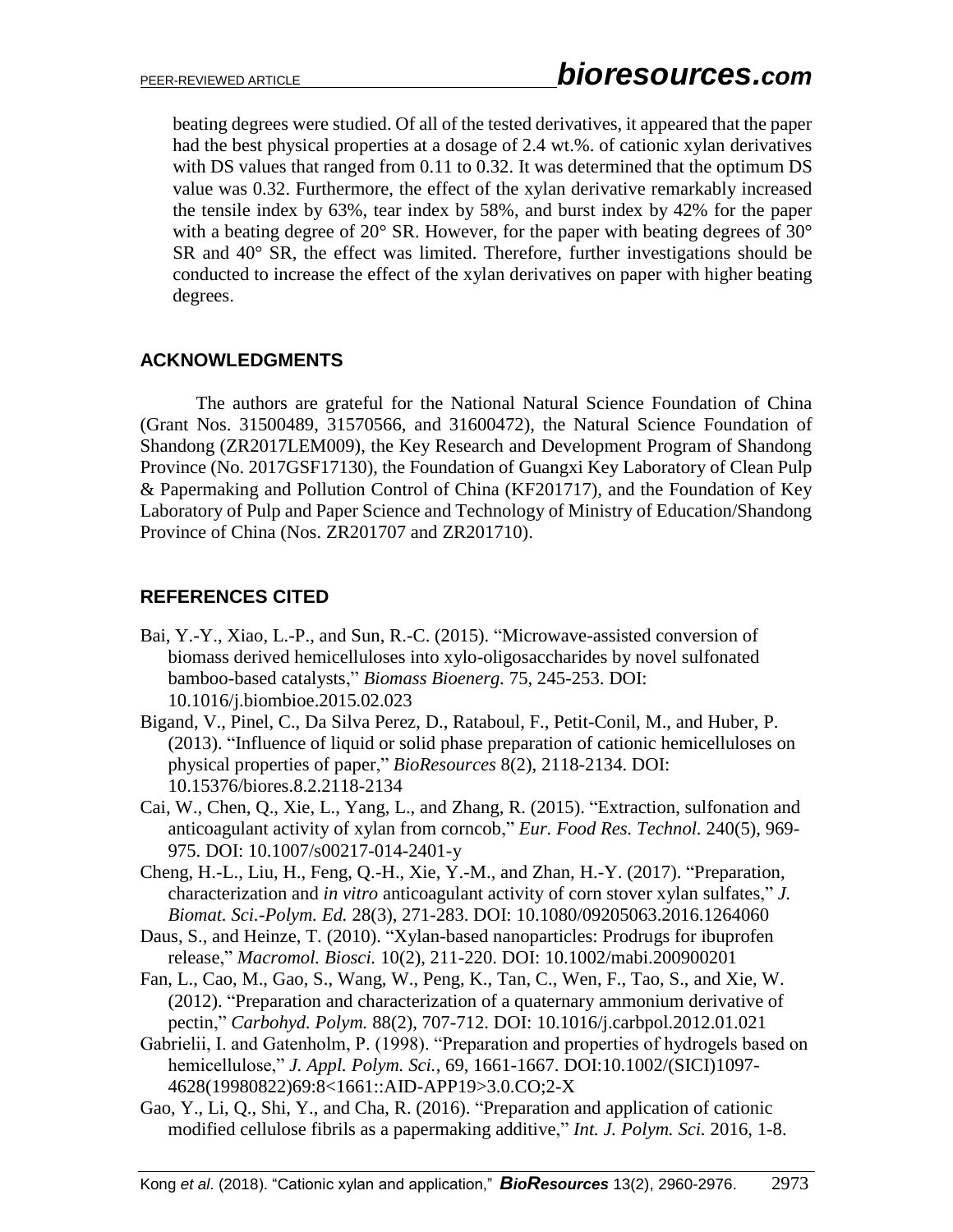DOI: 10.1155/2016/6978434

- Gordobil, O., Egüés, I., Urruzola, I., and Labidi, J. (2014). "Xylan–cellulose films: Improvement of hydrophobicity, thermal and mechanical properties," *Carbohyd. Polym.* 112, 56-62. DOI: 10.1016/j.carbpol.2014.05.060
- He, W., Wang, M., Jin, X., and Song, X. (2016). "Cationization of corncob holocellulose as a paper strengthening agent," *BioResources* 11(1), 1296-1306. DOI: 10.15376/biores.11.1.1296-1306
- Heinze, T., Haack, V., and Rensing, S. (2004). "Starch derivatives of high degree of functionalization. 7. Preparation of cationic 2-hydroxypropyltrimethylammonium chloride starches," *Starch-Stärke* 56(7), 288-296. DOI: 10.1002/star.200300243
- Jia, F., Liu, H.-j., and Zhang, G.-g. (2016). "Preparation of carboxymethyl cellulose from corncob," *Procedia Environ. Sci.* 31, 98-102. DOI: 10.1016/j.proenv.2016.02.013
- Kataja-aho, J., Haavisto, S., Asikainen, J., Hyvärinen, S., and Vuoti, S. (2012). "The influence of cationized birch xylan on wet and dry strength of fine paper," *BioResources* **7**(2), 1713-1728. DOI: 10.15376/biores.7.2.1713-1728
- Konduri, M. K. R., and Fatehi, P. (2016). "Synthesis and characterization of carboxymethylated xylan and its application as a dispersant," *Carbohyd. Polym.* 146, 26-35. DOI: 10.1016/j.carbpol.2016.03.036
- Konduri, M. K. R., and Fatehi, P. (2017). "Dispersion of kaolin particles with carboxymethylated xylan," *Appl. Clay Sci.* 137, 183-191. DOI: 10.1016/j.clay.2016.12.027
- Konduri, M. K., Kong, F., and Fatehi, P. (2015). "Production of carboxymethylated lignin and its application as a dispersant," *Eur. Polym. J.* 70, 371-383. DOI: 10.1016/j.eurpolymj.2015.07.028
- Kong, W., Ren, J., Wang, S., Li, M., and Sun, R. (2014). "A promising strategy for preparation of cationic xylan by environment-friendly semi-dry oven process," *Fiber. Polym.* 15(5), 943-949. DOI: 10.1007/s12221-014-0943-z
- Kuo, W.-Y., and Lai, H.-M. (2007). "Changes of property and morphology of cationic corn starches," *Carbohyd. Polym.* 69(3), 544-553. DOI: 10.1016/j.carbpol.2007.01.012
- Kuo, W.-Y., and Lai, H.-M. (2009). "Effects of reaction conditions on the physicochemical properties of cationic starch studied by RSM," *Carbohyd. Polym.* 75(4), 627-635. DOI: 10.1016/j.carbpol.2008.09.004
- Li, L., Lee, S., Lee, H. L., and Youn, H. J. (2011). "Hydrogen peroxide of hardwood kraft pulp with adsorbed birch xylan and its effect on paper properties," *BioResources* 6(1), 721-736. DOI: 10.15376/biores.6.1.721-736
- Li, S. Y., Niu, C. M., and Zhong, H. Y. (2013). "Preparation and characterization of cationic *Cassia tora* gum," *Adv. Mat. Res.* 781-784, 526-530. DOI: 10.4028/www.scientific.net/AMR.781-784.526
- Liu, Z., Ni, Y., Fatehi, P., and Saeed, A. (2011). "Isolation and cationization of hemicelluloses from pre-hydrolysis liquor of kraft-based dissolving pulp production process," *Biomass Bioenerg.* 35(5), 1789-1796. DOI: 10.1016/j.biombioe.2011.01.008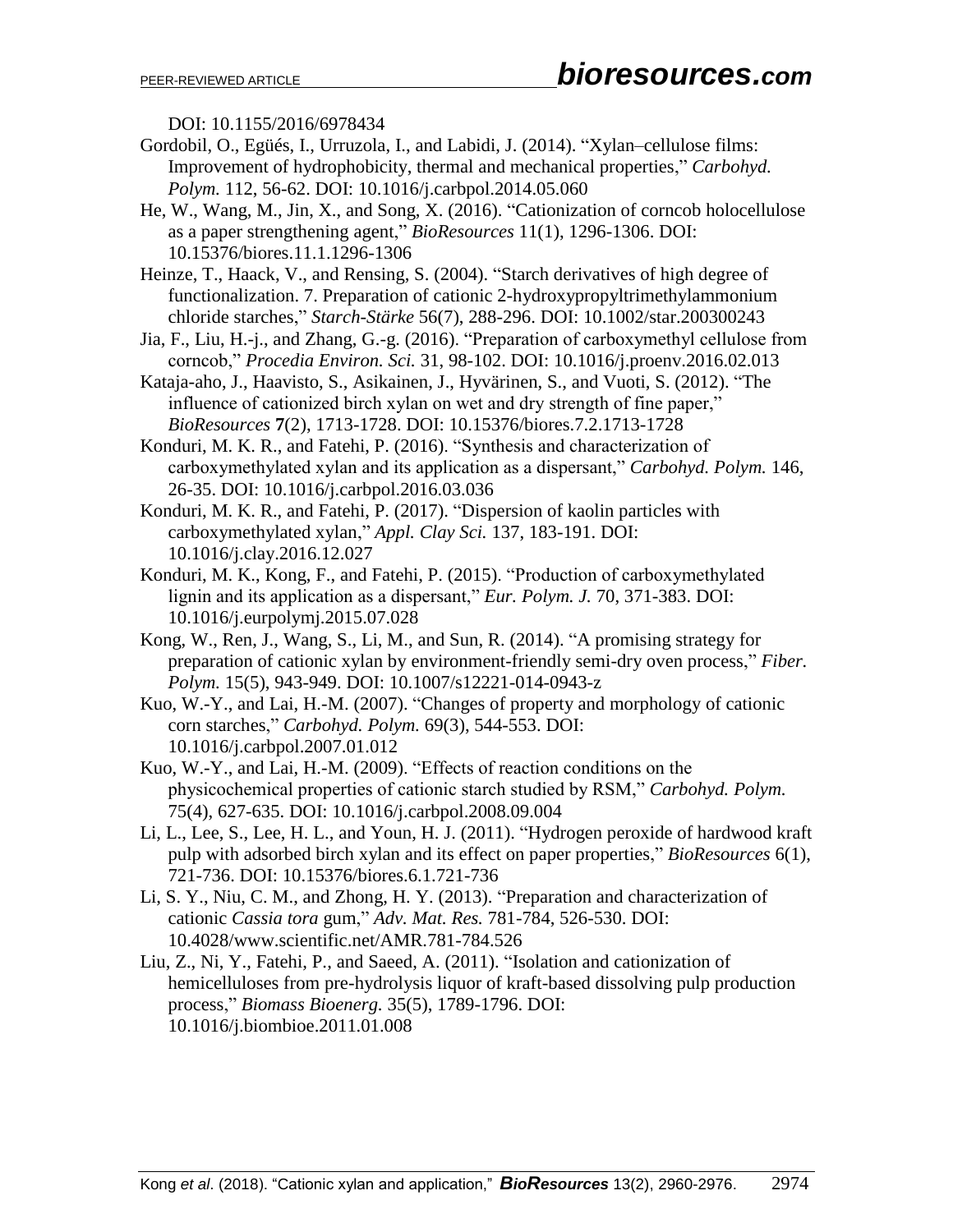- Peng, X.-W., Ren, J.-L., Peng, F., and Sun, R.-C. (2011). "Rapid carboxymethylation of xylan-rich hemicelluloses by microwave irradiation," *Adv. Mat. Res.* 236-238, 292- 296. DOI: 10.4028/www.scientific.net/AMR.236-238.292
- Peng, X.-W., Ren, J.-L., Zhong, L.-X., and Sun, R.-C. (2012). "Synthesis and characterization of amphoteric xylan-type hemicelluloses by microwave irradiation," *J. Agr. Food Chem.* 60(7), 1695-1702. DOI: 10.1021/jf204522k
- Prado, H. J., Matulewicz, M. C., Bonelli, P. R., and Cukierman, A. L. (2011). "Studies on the cationization of agarose," *Carbohyd. Res.* 346(2), 311-321. DOI: 10.1016/j.carres.2010.12.004
- Radosta, S., Vorwerg, W., Ebert, A., Begli, A. H., Grülc, D., and Wastyn, M. (2004). "Properties of low-substituted cationic starch derivatives prepared by different derivatisation processes," *Starch-Stärke* 56(7), 277-287. DOI: 10.1002/star.200300210
- Ren, J.-L., Peng, F., Sun, R.-C., and Kennedy, J. F. (2009). "Influence of hemicellulosic derivatives on the sulfate kraft pulp strength," *Carbohyd. Polym.* 75(2), 338-342. DOI: 10.1016/j.carbpol.2008.08.011
- Ren, J.-L., Sun, R.-C., Liu, C.-F., Cao, Z.-N., and Luo, W. (2007). "Acetylation of wheat straw hemicelluloses in ionic liquid using iodine as a catalyst," *Carbohyd. Polym.* 70(4), 406-414. DOI: 10.1016/j.carbpol.2007.04.022
- Ruihua, H., Bingchao, Y., Zheng, D., and Wang, B. (2012). "Preparation and characterization of a quaternized chitosan," *J. Mater. Sci.* 47(2), 845-851. DOI: 10.1007/s10853-011-5862-4
- Smith, W, and Meier, J. (2006). "Process for improving dry strength and drainage of paper and paperboard" U.S. Patent, US20060162886A1.
- Song, X. L., and Hubbe, M. A. (2014). "Cationization of oat beta-D glucan as a drystrength additives for paper," *Tappi J.* 13(7), 57-64.
- TAPPI. (1996). "TAPPI test methods 1996–1997," Atlanta, GA, USA: TAPPI Press.
- Wang, J., Guo, C., Yue, T., Yuan, Y., Liu, X., and Kennedy, J. F. (2012). "Cationization of *Ganoderma lucidum* polysaccharides in concentrated alkaline solutions as gene carriers," *Carbohyd. Polym.* 88(3), 966-972. DOI: 10.1016/j.carbpol.2012.01.054
- Wang, S., Hou, Q., Kong, F., and Fatehi, P. (2015). "Production of cationic xylan-METAC copolymer as a flocculant for textile industry," *Carbohyd. Polym.* 124, 229- 236. DOI: 10.1016/j.carbpol.2015.02.015
- Wang, S., Konduri, M. K. R., Hou, Q., and Fatehi, P. (2016a). "Cationic xylan-METAC copolymer as a flocculant for clay suspensions," *RSC Adv.* 6(46), 40258-40269. DOI: 10.1039/C6RA05223A
- Wang, S., Sun, Y., Kong, F., Yang, G., and Fatehi, P. (2016b). "Preparation and characterization of lignin-acrylamide copolymer as a paper strength additive," *BioResources* 11(1), 1765-1783. DOI: 10.15376/biores.11.1.1765-1783
- Wang, X., Liu, Z., Wang, S., Kong, F., Yang, G., Fatehi, P., and Lucia, L. A. (2017). "Enhancing the alkaline peroxide mechanical pulp strength by cationization with 3 chloro-2-hydroxypropyl trimethyl ammonium chloride," *BioResources* 12(4), 6956- 6970. DOI: 10.15376/biores.12.4.6956-6970
- Wu, S., Hu, J., Wei, L., Du, Y., Shi, X., and Zhang, L. (2014). "Antioxidant and antimicrobial activity of Maillard reaction products from xylan with chitosan/chitooligomer/glucosamine hydrochloride/taurine model systems," *Food Chem.* 148, 196-203. DOI: 10.1016/j.foodchem.2013.10.044